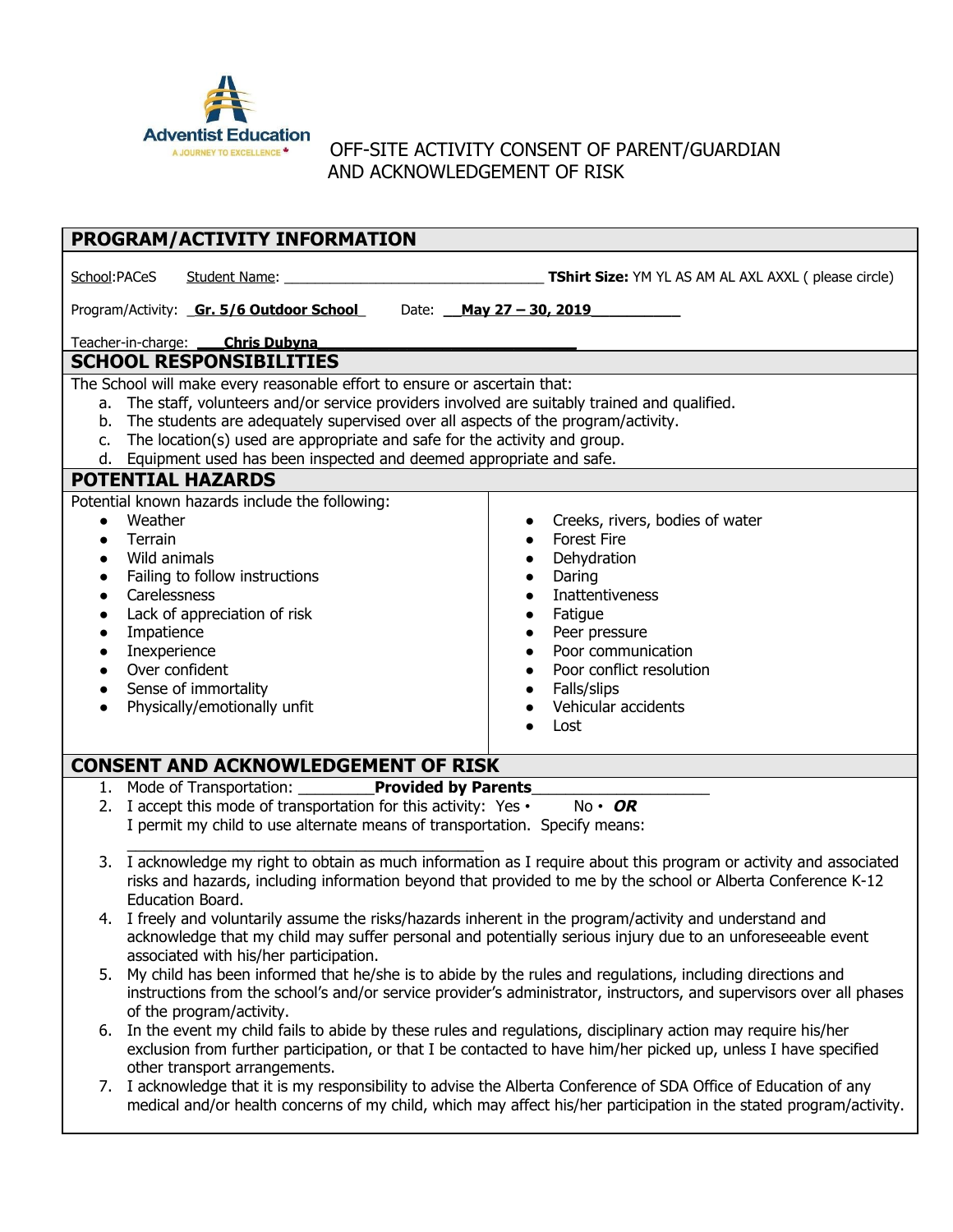|                                                                                                                                                                                                                                                                                                                     | Emergency Contacts: (including area code)                                                                                                                                                                                                                                                                                                                                                                                                                                                                                           |                                                                              |  |  |  |  |
|---------------------------------------------------------------------------------------------------------------------------------------------------------------------------------------------------------------------------------------------------------------------------------------------------------------------|-------------------------------------------------------------------------------------------------------------------------------------------------------------------------------------------------------------------------------------------------------------------------------------------------------------------------------------------------------------------------------------------------------------------------------------------------------------------------------------------------------------------------------------|------------------------------------------------------------------------------|--|--|--|--|
|                                                                                                                                                                                                                                                                                                                     |                                                                                                                                                                                                                                                                                                                                                                                                                                                                                                                                     |                                                                              |  |  |  |  |
|                                                                                                                                                                                                                                                                                                                     | Other Health/Medical/Dietary Concerns:                                                                                                                                                                                                                                                                                                                                                                                                                                                                                              |                                                                              |  |  |  |  |
|                                                                                                                                                                                                                                                                                                                     |                                                                                                                                                                                                                                                                                                                                                                                                                                                                                                                                     |                                                                              |  |  |  |  |
| Medication(s) taken (name, reason, dosage, storage, potential side effects/treatment of such):<br>(All medications need to be in their original package)                                                                                                                                                            |                                                                                                                                                                                                                                                                                                                                                                                                                                                                                                                                     |                                                                              |  |  |  |  |
|                                                                                                                                                                                                                                                                                                                     |                                                                                                                                                                                                                                                                                                                                                                                                                                                                                                                                     |                                                                              |  |  |  |  |
| Medical/physical conditions that may affect participation in the stated program/activity (e.g. recent illness or injury, chronic<br>conditions, phobias, non/weak swimmer, etc.) Specify the condition(s) and requirements for program modification or specific<br>activities your child should not participate in: |                                                                                                                                                                                                                                                                                                                                                                                                                                                                                                                                     |                                                                              |  |  |  |  |
| Carries Ana Kit? . Yes . No                                                                                                                                                                                                                                                                                         |                                                                                                                                                                                                                                                                                                                                                                                                                                                                                                                                     |                                                                              |  |  |  |  |
| Allergies (e.g. specific drugs, certain foods, insect stings, hay fever) Specify: ____________________________                                                                                                                                                                                                      |                                                                                                                                                                                                                                                                                                                                                                                                                                                                                                                                     |                                                                              |  |  |  |  |
|                                                                                                                                                                                                                                                                                                                     | AHC#___________________________                                                                                                                                                                                                                                                                                                                                                                                                                                                                                                     |                                                                              |  |  |  |  |
|                                                                                                                                                                                                                                                                                                                     |                                                                                                                                                                                                                                                                                                                                                                                                                                                                                                                                     |                                                                              |  |  |  |  |
| Signature:<br>TRIP EMERGENCY MEDICAL INFORMATION (Attach a separate page if more space is needed)                                                                                                                                                                                                                   |                                                                                                                                                                                                                                                                                                                                                                                                                                                                                                                                     |                                                                              |  |  |  |  |
|                                                                                                                                                                                                                                                                                                                     |                                                                                                                                                                                                                                                                                                                                                                                                                                                                                                                                     |                                                                              |  |  |  |  |
|                                                                                                                                                                                                                                                                                                                     |                                                                                                                                                                                                                                                                                                                                                                                                                                                                                                                                     |                                                                              |  |  |  |  |
|                                                                                                                                                                                                                                                                                                                     | insurance. I also understand that all personal effects must be covered by my homeowner's policy as neither the<br>Alberta Conference of SDA Church or schools provide insurance for student's personal property.<br>11. Based on my understanding, acknowledgement and consents as described herein, I agree that                                                                                                                                                                                                                   | (name of student) has my permission to participate in this program/activity. |  |  |  |  |
|                                                                                                                                                                                                                                                                                                                     | seek or expect damages or compensation from the Alberta Conference of SDA Church and employees, schools<br>and supervisors for any incident whatsoever, save gross negligence.<br>10. I understand that the only insurance coverage provided by the Alberta Conference of SDA Church and schools is<br>the Student Accident Policy, which has limited amounts of compensation and does not cover all risks. I further<br>understand that it is my responsibility to ensure that I am (or that my child is) covered by other medical |                                                                              |  |  |  |  |
| 9.                                                                                                                                                                                                                                                                                                                  | With respect to this trip, I hold____ <b>Chris Dubyna</b> ______________, the Alberta Conference of SDA Church and<br>employees, and supervisors harmless for any personal harm or injury, with the full understanding that I will not                                                                                                                                                                                                                                                                                              |                                                                              |  |  |  |  |
|                                                                                                                                                                                                                                                                                                                     | 8. I consent that the Alberta Conference of SDA Office of Education, through its employees, agents and officers<br>may secure such medical advice and services as they deem necessary for my child's health and safety, and that I<br>shall be financially responsible for such advice and services.                                                                                                                                                                                                                                |                                                                              |  |  |  |  |